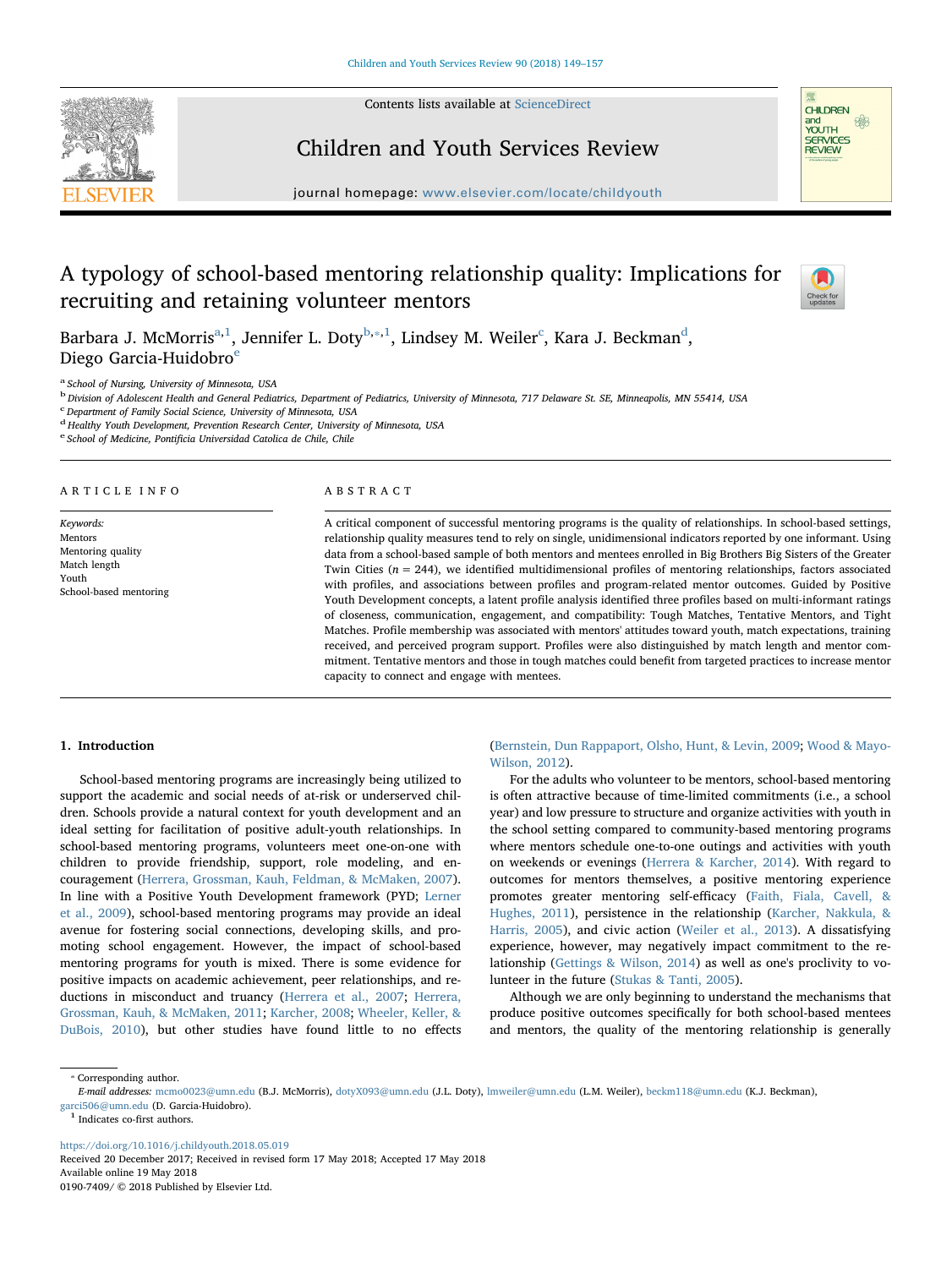accepted as a critical ingredient in most youth mentoring programs. This hypothesis is supported theoretically (e.g., [Rhodes, Reddy,](#page-8-13) Roff[man, & Grossman, 2005\)](#page-8-13) and empirically (e.g., [Bayer, Grossman, &](#page-8-14) [Dubois, 2015](#page-8-14); [Grossman, Chan, Schwartz, & Rhodes, 2012](#page-8-15)); yet most research on mentoring relationship quality has focused on communitybased mentoring and/or contains methodological limitations which constrain the utility of findings. The methodological limitations are understandable given that the science of youth mentoring is relatively young. New research can build on what has been conducted up to this point. However, school-based mentoring occurs in a unique context, may serve different youth populations and/or attract different types of mentors, and is often more structured than community-based mentoring [\(Herrera & Karcher, 2014](#page-8-7)). For instance, [Karcher and Hansen](#page-8-16) [\(2014\)](#page-8-16) described an important distinction between instrumental and developmental relationship styles in mentoring. An instrumental style characterized by a goal-directed (or skill development) focus initially may shift over time to being more relational in nature. An instrumental style may also be more salient in the school-based mentoring context, while a developmental style distinguished by a relational focus that evolves into a goal-directed, problem solving focus might more typically characterize high quality community-based mentoring relationships. Thus, studies that specifically explore mentoring relationship quality within the school context, while also filling methodological gaps, are warranted.

# 1.1. Positive youth development and relationship quality in school-based settings

Positive youth development (PYD) provides a theoretical grounding for the current study's focus on mentoring. PYD refers to a deliberate process of providing young people with the relationships, experiences, and opportunities needed to become successful and competent adults. A key building block of PYD is the concept of connections, especially relationships with prosocial adults in relevant contexts such as school and community settings ([Hamilton, Hamilton, & Pittman, 2004](#page-8-17); [Lerner,](#page-8-18) [Napolitano, Boyd, Mueller, & Callina, 2014\)](#page-8-18). Indeed, high quality relationships are implicated as the active ingredient across youth settings ([Li & Julian, 2012](#page-8-19); [Sieving et al., 2017\)](#page-8-20) and within most mentoringbased interventions [\(Rhodes, 2005](#page-8-21); [Rhodes, Spencer, Keller, Liang, &](#page-8-22) [Noam, 2006](#page-8-22)). Having healthy relationships with adults has been associated with benefits for youth including academic outcomes, healthy eating behaviors, mental health, social skills, sexual health, and reduced violence [\(Sieving et al., 2017\)](#page-8-20).

In the context of youth-mentor relationships, most program benefits are derived to the extent that relationships are of high quality and commitment to program expectations for the duration is fulfilled ([Herrera et al., 2007;](#page-8-0) [Kanchewa, Yoviene, Schwartz, Herrera, & Rhodes,](#page-8-23) [2016;](#page-8-23) [Rhodes et al., 2006\)](#page-8-22). Mentoring relationship quality is defined as the characteristics of relationships between adults and youth that are specific to the mentoring experience and thought to directly and substantially influence the mentee's outcomes ([Nakkula & Harris, 2014](#page-8-24)). We contend that mentoring relationship quality may also have potential influences on mentor outcomes. Beyond this definition, the exact conceptualization of the characteristics that constitute a quality relationship varies widely across the mentoring literature.

For instance, many studies characterize quality via relationship closeness and/or match duration (e.g., [Bayer et al., 2015\)](#page-8-14), while others consider additional factors such as trust, acceptance, positive communication, and engagement ([Nakkula & Harris, 2014](#page-8-24)). Although rigorous research on mentoring relationship quality is limited, as described below, there have been notable attempts to delineate the types of characteristics considered in theoretical and empirical studies of mentoring. For instance, [Nakkula & Harris, 2014](#page-8-24) organized three broad types of characteristics: internal match quality (i.e., compatibility, competence, satisfaction, dosage), match structure (i.e., purpose, authorship, and focus), and external match quality (i.e., influences outside

the relationship, such as program support or parental engagement). Theory and research has described the types and roles of relationships in community-based mentoring (e.g., [Rhodes, Schwartz, Willis, & Wu,](#page-8-25) [2014\)](#page-8-25), but relatively less is known about relationships formed in school-based mentoring [\(Randolph & Johnson, 2008\)](#page-8-26). Gaining a better understanding of relationship quality in school-based settings can inform training and support efforts.

# 1.2. Need for multi-informant assessment

One of the biggest limitations of the current literature on schoolbased mentoring relationships is the reliance on a single reporter. Few youth-mentor studies, in general, have included assessments from both mentors and mentees. In a community-based study where both perspectives were included, concordance ranged from no agreement to moderate agreement [\(Ferro, Wells, Speechley, Lipman, & DeWit, 2014](#page-8-27)). In two school-based studies, correlations between reports from both mentors and mentees were relatively small ([Cavell, Elledge, Malcolm,](#page-8-28) [Faith, & Hughes, 2009;](#page-8-28) [Cavell & Hughes, 2000\)](#page-8-29). Recent studies of school-based mentoring recommend that future research include measures of both mentee and mentor perceptions [\(Bayer et al., 2015](#page-8-14)), as excluding half of the dyad or inappropriately combining scores produces an incomplete representation of the relationship [\(Deutsch &](#page-8-30) [Spencer, 2009](#page-8-30)).

Mentors' and mentees' perceptions of the relationship may also predict different outcomes. For instance, [Herrera \(2004\)](#page-8-31) found that school-based mentors who felt less close to their mentee were less likely to commit to an additional year of meetings. Yet, youth-reported closeness was not associated with whether the relationship would continue. [Herrera \(2004, p.16\)](#page-8-31) concluded, "Assessing the mentor's feelings toward the match may offer important insights into its strength and longevity that the youth's responses alone cannot provide." Mentors and mentees perceptions of the relationship may be influenced by differing initial expectations. From a PYD perspective, a low-quality relationship—even on one side of the relationship—would lessen the chances of optimizing positive outcomes for mentees ([Lerner et al.,](#page-8-18) [2014\)](#page-8-18). The current study addresses these recommendations by including measures of relationship quality from both mentors and mentees.

#### 1.3. Need for multidimensional assessment

Existing research on school-based mentoring relationships tends to rely on a single construct to measure relationship quality, despite the availability of a variety of subscales and multidimensional measures (see [Nakkula & Harris, 2014](#page-8-24) for a complete review). For example, one recent study of children in grades 4–9 participating in the school-based Big Brothers Big Sisters program found that emotional closeness with mentors mediated the effect of school-based mentoring on academic outcomes [\(Bayer et al., 2015\)](#page-8-14). Relationship quality was only assessed by mentee-report on a single-item: How close do you feel to your mentor? This focus on the construct of emotional closeness is insufficient for explaining the nuances of the mentoring relationship in school-based programs, where mentoring occurs within the context of other adult-youth relationships on school property (as opposed to individual dyads engaged in activities out in the community) and tends to be shorter in duration. Although closeness reflects an important dimension of relationship quality, other aspects are important to assess such as communication, engagement, and compatibility [\(Karcher et al.,](#page-8-9) [2005;](#page-8-9) [Nakkula & Harris, 2014](#page-8-24)). For instance, a small study of a 5-month school-based mentoring program for at-risk youth during their transition to high school included a variety of relationship quality subscales, finding that different dimensions of relationship quality (e.g., instrumental support and relational satisfaction) were associated with positive changes in school belonging but negative changes in grades [\(Holt,](#page-8-32) [Bry, & Johnson, 2008](#page-8-32)).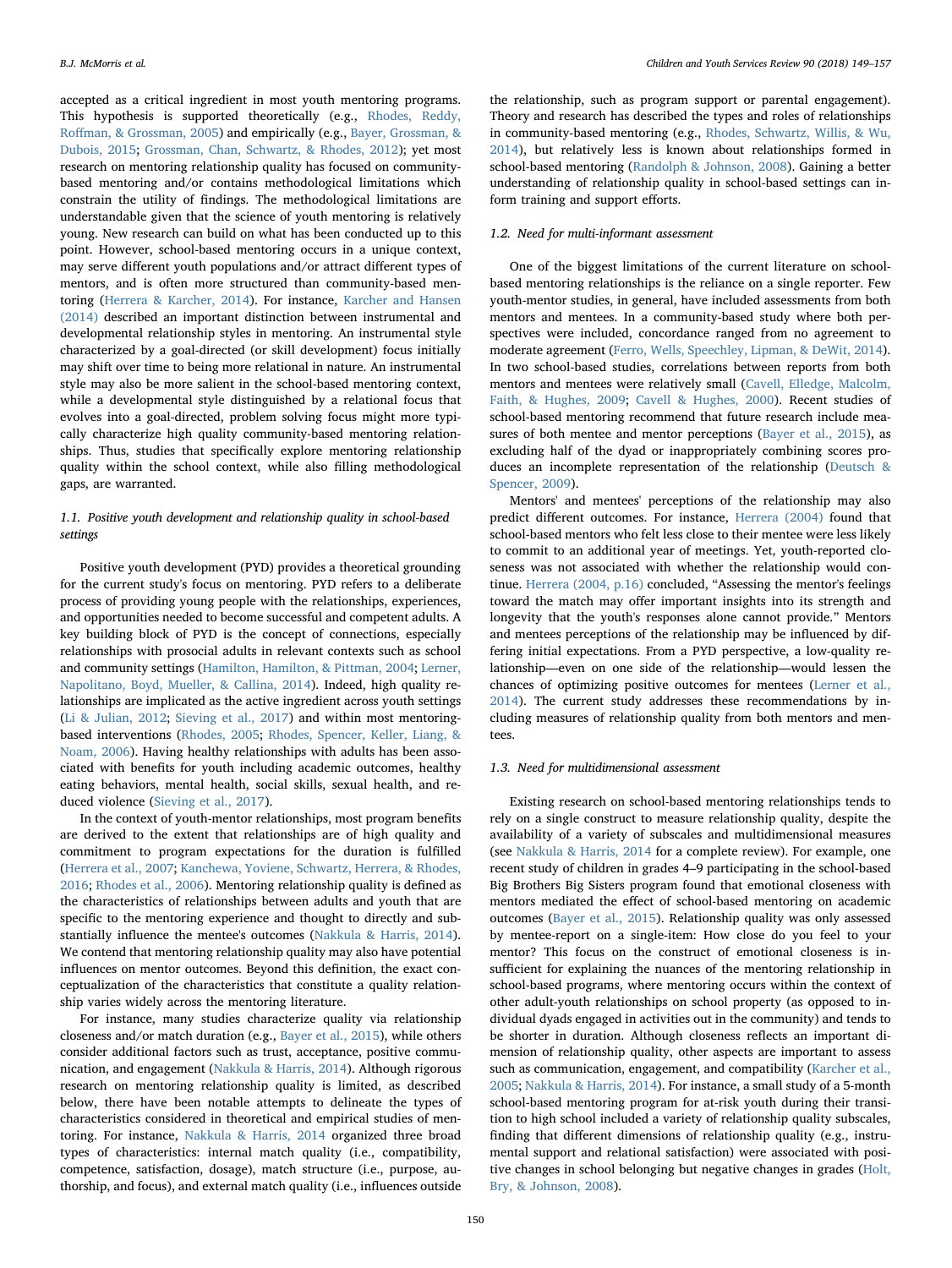Further, most research operationalizes aspects of relationship quality as unidimensional, quantitative measures along a low-high continuum. One exception is a prospective, mixed-method study, which identified four qualitatively-different trajectories of school-based mentoring relationships: progressive, plateaued, stagnant, and breakthrough ([Pryce & Keller, 2012](#page-8-33)). Mentors in both stagnant and breakthrough relationships reported a relative lack of closeness, yet differed on reports of conflict, with breakthrough relationships evidencing high levels of conflict. Presumably, assessing closeness only, or combining reports of relationship conflict and closeness into a single composite score, neglects key distinctions that may be influential to the strength and length of relationships. Research that identifies and preserves qualitative differences across reporters and dimensions of relationship quality is sorely needed not only to improve the precision of theoretical models but also to enhance identification of, and strategies to improve, less effective relationships.

## 1.4. The current study

Methodological concerns contribute to outstanding questions of what specific factors comprise relationship quality and promote longevity within school-based mentoring. Notwithstanding the significant contributions described above, most studies have relied on the perspective of one respondent, assessed only a single aspect of relationship quality, and/or operationalized relationship quality as a quantitative variable. These limitations are problematic given notable exceptions to generally positive impacts of school-based mentoring ([Bernstein et al.,](#page-8-5) [2009\)](#page-8-5). Given limitations and the relative lack of research on quality mentoring relationships within school-based mentoring, studies are needed to ascertain the types of relationships formed in school-based mentoring from multiple perspectives and to what degree they affect relationship commitment ([Dutton, Deane, & Bullen, 2018](#page-8-34)).

The purpose of the current exploratory study was to describe the concept of relationship quality in the school-based mentoring context. We utilized a local evaluation of the Big Brothers Big Sisters program (BBBS) in the Twin Cities of Minneapolis and Saint Paul, Minnesota, which collected online survey data from mentors as well as information from the program itself (including mentee reports). Three research questions structured the analysis. First, how do school-based mentors and mentees rate their matches in terms of relationship quality? We drew on data from both members of the dyad to investigate whether there are distinct profiles of quality mentoring relationships, hypothesizing that we would identify several profiles within the data. Second, what are potential predictors of relationship quality in the school-based setting? We hypothesized that characteristics of the mentors as the school year begins, including their demographics, attitudes and expectations about mentoring, and their experience of training from the school-based mentoring program, would be associated with relationship quality at the end of the school year. Third, are different profiles of mentoring relationships associated with ratings of mentors' experience, program support, match length, and mentors' commitment to the match at the end of the school year? We expected to find associations between these variables to identify strategies for monitoring and supporting weak matches to avoid premature endings, retain mentors to their initial commitment, and promote extended or additional volunteer experiences. These hypotheses are based on the idea that match structure and external match quality are related to internal match quality ([Nakkula & Harris, 2014](#page-8-24)).

## 2. Method

#### 2.1. The school-based mentoring program

The Big Brothers Big Sisters of the Greater Twin Cities (BBBS-GTC) school-based mentoring program differs from the community-based program in that children are typically referred by teachers, counselors,

and school personnel based on academic, behavioral, or relationship difficulties ([Herrera, 2004](#page-8-31)). In addition, the program attracts a variety of mentors. Some adult mentors ("Bigs") meet with mentees ("Littles") during lunch or breaks during the school day. Other matches are facilitated through an employer, with mentees from one school meeting with mentors at their place of work. Finally, college and high school student mentors most often meet with their mentees after school in a group setting facilitated by a match support coordinator. Potential mentors are screened by BBBS-GTC staff and have to pass a formal screening for criminal history. At the time of this study, Bigs received at least two hours of training. All mentors committed to meeting one hour per week for at least one school year. Some mentors had been with their mentee for multiple years. All matches were supported by a coordinator who conducted at least monthly checks-in with both mentors and mentees.

# 2.2. Study design

The current study used data from a program evaluation of BBBS-GTC that collected information from two sources after the beginning of the school year (T1) and after the end of the school year (T2): 1) online survey data from mentors who reported on their school-based mentoring experiences during the 2013–2014 school year, and 2) existing program data on both mentors and their mentees collected by BBBS-GTC. Of the 432 mentors in the school-based mentoring program, 77% consented to enroll and complete online surveys, resulting in a sample of  $N = 304$  mentors. A comparison of enrolled vs. nonenrolled mentors yielded a few statistically significant results: nonenrollees were more likely than participants to be in high school (40% vs. 18%;  $p < 0.01$ ), African American (21% vs. 6%;  $p < .05$ ), and Asian (30% vs. 12%;  $p < .05$ ).

# 2.3. Procedure

Existing data routinely collected by the BBBS-GTC program includes basic demographic information and Strength of Relationship surveys ([Rhodes et al., 2005\)](#page-8-13) completed by both Littles and Bigs. For these data, informed consent/releases from parents of minor Bigs and informed consent/assent from Bigs were collected by BBBS-GTC as part of their usual enrollment and match processes.

During the fall of 2013, all mentors (and parents of high school-aged mentors) in the school-based mentoring program were notified of the online evaluation study by a letter from the BBBS-GTC program coordinator. Mentors were invited to participate and given the opportunity to opt-out of having their contact information shared with research staff. Research staff emailed a link to the consent form and survey to all eligible adult mentors; mentors under the age of 18 were sent a link upon receipt of a signed parental consent form.

Primary data were collected online at two time points through secure survey links emailed to participants. Upon each survey completion, Bigs received \$10 gift cards as compensation. All study procedures were reviewed and approved by the University of Minnesota Institutional Review Board.

# 2.4. Sample

For this study, the sample is based on 283 Bigs who participated in online survey data collection both at T1 and at T2 (response rate = 93%). An analysis of attrition found few statistically significant demographic differences. Compared to Bigs who took both surveys, nonparticipants at T2 tended to be significantly younger (21 vs. 27 years;  $p < .05$ ) and not working (57% vs. 36%;  $p < .05$ ). Finally, about 14% of resurveyed Bigs were not matched with a mentee during the school year, resulting in a final analytic sample size of 244 matched Bigs.

Mentors were primarily female and white (see [Table 1\)](#page-3-0). Although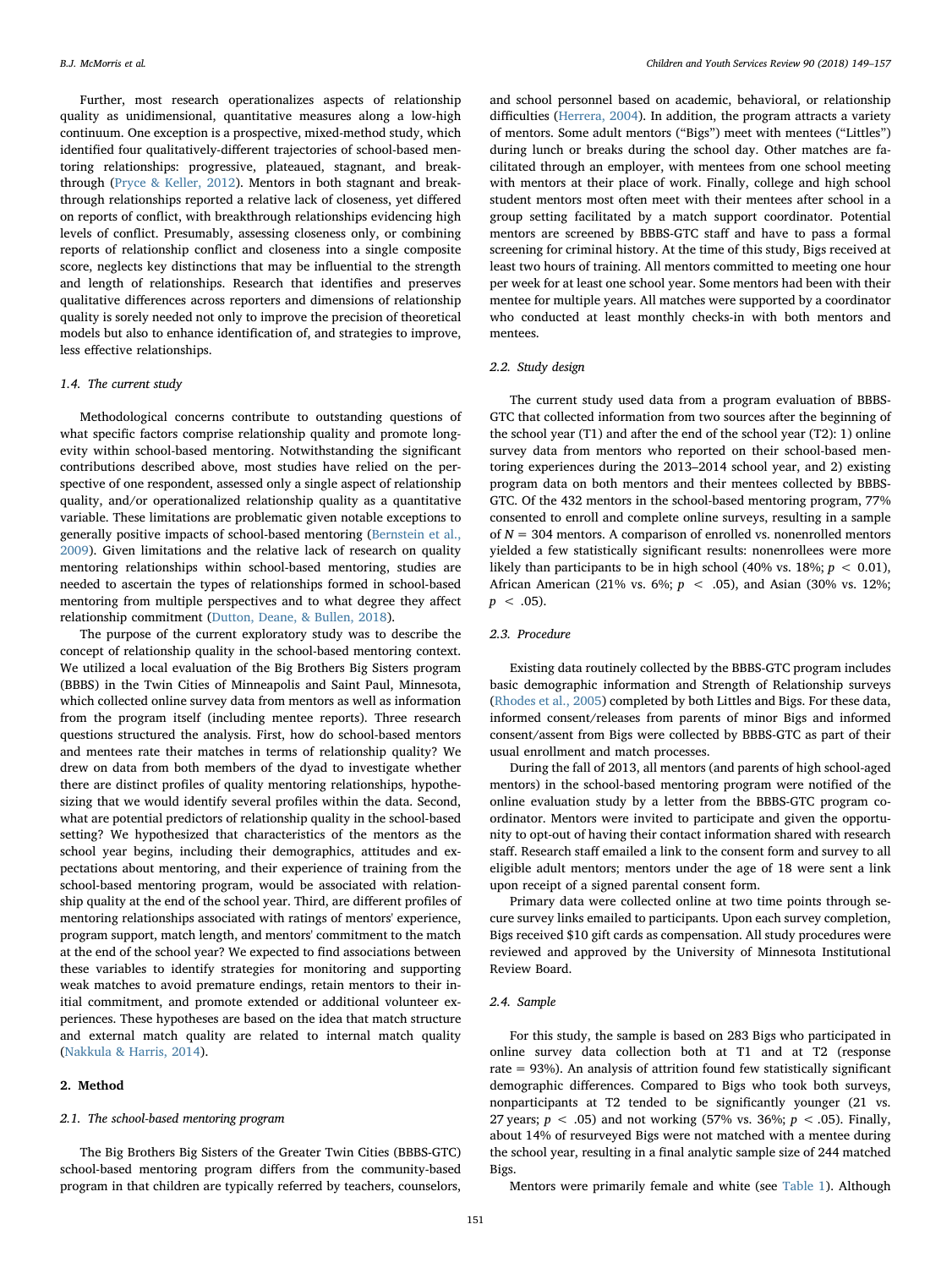#### <span id="page-3-0"></span>Table 1

Sample Demographics.

|                                   | Mentors $(N = 244)$ |
|-----------------------------------|---------------------|
|                                   | $\frac{0}{0}$       |
| Female                            | 68.9%               |
| Age, Mean (SD)                    | 27.3 (12.8)         |
| Age Group                         |                     |
| High School Student $( \leq 18)$  | 18.0%               |
| Young Adult (19-26)               | 45.5%               |
| Adult $(27+)$                     | 36.5%               |
| Race/ethnicity                    |                     |
| American Indian or Alaskan Native | 0.4%                |
| Asian or Pacific Islander         | 11.0%               |
| Black, African, African-American  | 3.7%                |
| Hispanic                          | 2.0%                |
| Multiple Races                    | 5.7%                |
| White                             | 77.0%               |
| Working 1 or more jobs            | 66.4%               |
| New mentor                        | 36.5%               |
|                                   | Mentees $(N = 240)$ |
|                                   | $\frac{0}{0}$       |
| Female                            | 65.8%               |
| Age, Mean (SD)                    | 10.3(1.9)           |
| Race/ethnicity                    |                     |
| American Indian or Alaskan Native | 7.8%                |
| Asian or Pacific Islander         | 8.2%                |
| Black, African, African-American  | 47.1%               |
| Hispanic                          | 13.5%               |
| <b>Multiple Races</b>             | 7.4%                |
| White                             | 15.2%               |
| Other Race                        | 0.8%                |
| Lives with two parents/guardians  | 43.8%               |
| Receives free/reduced price lunch | 66.0%               |

Note. SD = standard deviation.

the average age of Bigs was 27 years, age varied widely (range = 15-74;  $SD = 12.8$ ). Eighteen percent were high school students, almost half (46%) were young adults (age 19–26), and 37% were over the age of 27. Just under half of the adult mentors connected with students through the schools but often met at their place of work; although this group was more racially and ethnically diverse than the other adults, no other demographic differences emerged and both training materials and supervision was similar. About a third of mentors were new to the BBBS school-based program. From the BBBS-GTC program data (where demographic information was missing for 4 Littles), the majority of mentees were also female, but Littles were from more diverse ethnic backgrounds than Bigs (see [Table 1](#page-3-0)). The average age of Littles was 10 years, ranging from 6 to 18 ( $SD = 1.9$ ). Fewer than half lived in a two parent/guardian home; two-thirds were eligible to receive free or reduced-price lunch.

# 2.4.1. Relationship quality

We used data from both Bigs and Littles to operationalize relationship quality. Items come from the Strength of Relationship surveys ([Rhodes et al., 2014](#page-8-25)) administered by the program and the T2 online evaluation survey of mentors. A preliminary factor analysis indicated that the typology previously identified in a community setting ([Rhodes et al., 2014](#page-8-25)) did not match our school-based sample. Instead, a balance of indicators from both Bigs and Littles was chosen that demonstrated the most variability; Littles in particular, had low variability in their responses, limiting the number of useful items. Indicators were chosen that were conceptually congruent with strong mentoring relationships. Items measure qualitatively different dimensions of relationship quality such as closeness, communication, engagement, and compatibility (see [Table 2](#page-4-0) for items, response options, means, and standard deviations). Because existing BBBS-GTC program data from SoRs (usually administered in the last 3 months of the school year) were more likely to be missing, available online T2 data from mentors was prioritized when items were duplicated from both sources.

# 2.5. Measures

#### 2.5.1. Predictors

Potential predictors of relationship profiles come from the T1 (baseline) of the online evaluation survey

2.5.1.1. Mentors' attitudes about youth. Using a 5-point Likert scale, Bigs rated 7 items regarding baseline attitudes about youth  $(1 = none$  or almost none to  $5 = all$  or almost all  $-$  for example. "How many kids participating in the Big Brothers Big Sisters mentoring program do you think work hard at school?" Items were adapted from [Herrera et al.](#page-8-0)'s [\(2007\)](#page-8-0) scale measuring attitudes toward youth in the community. Internal consistency was  $\alpha = .79$ , and the mean was 4.03 (SD = 0.51). Higher scores reflect more positive attitudes.

2.5.1.2. Mentor expectations. Using a 4-point Likert scale, at T2 Bigs rated the degree to which they agreed with statements about expectations for their upcoming match during the school year  $(1 =$  strongly disagree to  $4 =$  strongly agree). Five statements reflecting expectations included—for example, "I expect that I will make a difference in my Little's life." A mentoring expectation scale was created by averaging responses ( $\alpha$  = .81;  $M$  = 3.34;  $SD$  = 0.47). High scores reflect higher expectations.

2.5.1.3. Mentor training. Using a 3-point Likert scale, Bigs rated how much training or information they received on specific topics related to relationship quality and program logistics  $(1 = none to 3 = a lot)$ . Training topics included: "how to work with a Little who is quiet or resistant" ( $M = 2.20$ ,  $SD = 0.64$ ), "how to connect with and build a strong relationship with a Little" ( $M = 2.50$ ,  $SD = 0.53$ ), and "how long I am expected to be a Big" ( $M = 2.51$ ,  $SD = 0.63$ ).

2.5.2. Ratings of mentoring experience, program support, match length, and commitment

Potential factors related to mentoring relationship profiles were measured on the T2 survey

2.5.2.1. Mentor experience. Identical to T1 questions about expectations adapted from [Herrera et al.](#page-8-0)'s (2007) scale, Bigs rated the degree to which they agreed with five statements about experiences of their match (1 = strongly disagree to  $4$  = strongly agree)—for example, "I made a difference in my Little's life." Averaging responses yielded a mentor experience scale ( $M = 3.18$ ;  $SD = 0.40$ ) with good internal consistency ( $\alpha = 0.79$ ).

2.5.2.2. Ratings of program support. Bigs were asked if BBBS-GTC did a good job matching the Big to their current Little  $(1 =$  strongly disagree to  $4 =$  strongly agree;  $M = 3.45$ ;  $SD = 0.62$ ). Using a 5-point Likert scale, Bigs rated the effectiveness of their primary match coordinator  $(1 = not effective to 5 = very effective)$  in four areas—for example, "regularly checking in." These questions were developed in coordination with program staff for the online evaluation survey. Internal consistency was  $\alpha = .88$  ( $M = 4.26$ ;  $SD = 0.77$ ). Finally, Bigs were asked if they had more than one match coordinator during the school year  $(1 = yes)$  and  $(0 = no)$ ; 27% had more than one.

2.5.2.3. Additional training desired. At T2, Bigs were asked to reflect on any relationship topics they would have liked more training on and instructed to check all that apply. Topics related to relationship quality mirrored T1 survey options  $(1 = \text{checked}; 0 = \text{not checked})$ : "how to connect with or build a strong relationship" (30.3%), "how children learn and grow" (24.2%), "how to work with a little who is quiet or resistant" (25.0%), "understanding my role as a Big" (7.4%), "expected length of match" (7%). These questions were developed in coordination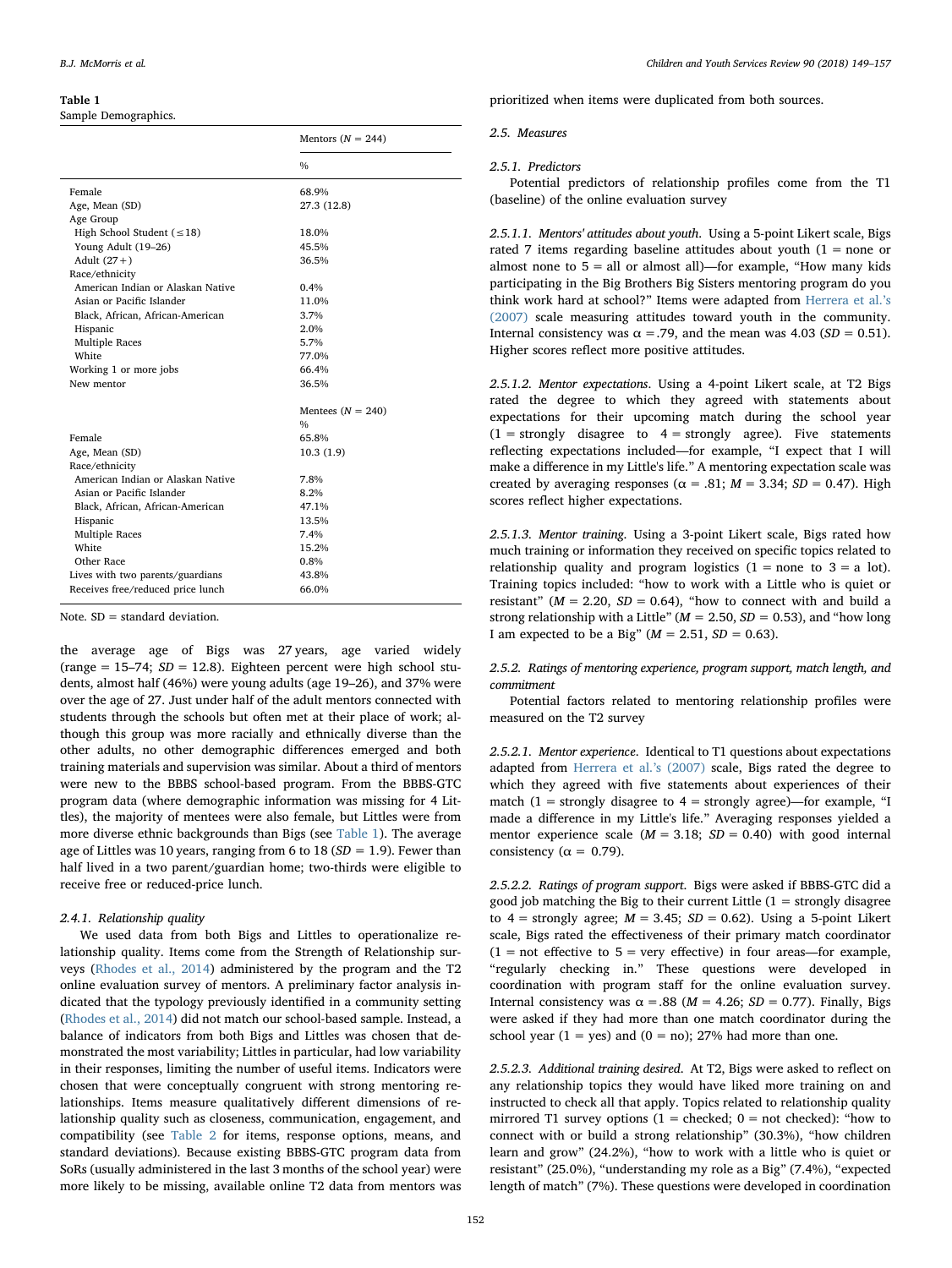#### <span id="page-4-0"></span>Table 2

Indicators of Latent Profiles of Relationship Quality.

| Respondent | Item                                                                        | <b>Response Options</b>                        | Data Source                          | Mean (SD)   |
|------------|-----------------------------------------------------------------------------|------------------------------------------------|--------------------------------------|-------------|
| Little     | My Big has lots of good ideas about how to solve a problem.                 | 1 (never true) to 5 (always true)              | Youth SoR                            | 4.69(0.67)  |
| Little     | When something is bugging me, my Big listens while I talk about it.         | 1 (never true) to 5 (always true)              | Youth SoR                            | 4.68(0.83)  |
| Little     | I feel close to my Big.                                                     | 1 (never true) to 5 (always true)              | Youth SoR                            | 4.83(0.55)  |
| Big        | I feel close to my Little                                                   | 1 (strongly disagree) to 5 (strongly<br>agree) | T2 Online Survey (and Mentor<br>SoR) | 3.75(0.73)  |
| Big        | I get the sense that my Little would rather be doing something else.<br>(R) | 1 (very often) to 5 (never)                    | T2 Online Survey (and Mentor<br>SoR) | 3.86(0.93)  |
| Big        | My Little and I are sometimes at a loss for things to talk about. (R)       | (strongly agree) to 5 (strongly<br>disagree)   | Mentor SoR                           | 3.88(0.90)  |
| Big        | How often was your Little open with you?                                    | 1 (never) to 5 (very often)                    | T2 Online Survey                     | 3.84 (0.92) |
| Big        | How happy are you with your current or most recent match?                   | 1 (not happy at all) to 5 (very happy)         | T2 Online Survey                     | 4.49 (0.73) |

Note.  $SD =$  standard deviation;  $SOR =$  Strength of Relationship survey;  $T2 =$  Online survey at end of school year; R = reverse-coded.

with program staff for the online evaluation survey.

2.5.2.4. Match length. Bigs were asked, "How long have you been with your current or most recent Little in the school-based program?" We used response options of years and/or months to create a total months variable ( $M = 17.69$ ;  $SD = 13.37$ ; range = 1 to 60).

2.5.2.5. Mentor commitment. A dichotomous variable indicated whether Bigs and Littles continued to meet until the end of the school year or ended the match early  $(1 = \text{finished school year}; 0 = \text{ended}$ early), based on those mentors who checked the option "My match ended before the end of the school year." Another dichotomous variable indicated whether or not Bigs made plans to stay with their same Little next year  $(1 =$  made plans to continue,  $0 =$  does not plan to continue match/is unsure); 13% ended the match early, and 62% made plans to continue with their Little. These questions were developed for the online evaluation survey.

## 2.6. Analysis plan

To detect profiles of relationship quality, a latent profile analysis (LPA) was conducted using MPlus, version 7.3 [\(Muthen & Muthen,](#page-8-35) [1998](#page-8-35)–2012). We compared data fit of 1 to 4 profile solutions. Best data fit was determined based on the lowest Akaike information criterion (AIC), lowest Bayesian information criterion (BIC), significance of the Lo-Mendell-Rubin adjusted likelihood ratio test (LMR-LRT), and significance of bootstrapped likelihood ratio test [\(Nylund, Asparaouhov, &](#page-8-36) [Muthen, 2007\)](#page-8-36). Entropy close to 1.00 demonstrates acceptable separation between profiles ([Collins & Lanza, 2013\)](#page-8-37). In addition, we took into consideration the conceptual meaning of the classes. Posterior probabilities, which indicate the probability of class membership, were extracted and used as observed categorical variables in subsequent analyses.

To address missing data in the LPA, we used full information maximum likelihood (FIML) to estimate parameters based on available data ([Johnson & Young, 2011](#page-8-38)). The advantage of using existing BBBS-GTC program data was that it included the youth perspective on the quality of the match from the Youth SoR. The disadvantage was mentees' low response rate to this program-administered survey (~56%). Cross tabulation and t-test analyses revealed that missingness was significantly more likely among boys and younger children; no differences were found by family status (e.g., living with two parents), receipt of free or reduced-price lunch, child race/ethnicity, or mentor characteristics. The mentor SoR data had a response rate of 77%. No differences in mentor response rate were found by mentor or mentee characteristics, with the exception that missingness was more likely among mentors who had younger mentees. The online T2 evaluation survey of mentors yielded the least amount of missing data  $(-1)$ % at the item level); thus, items from this source were prioritized for inclusion in the LPA.

Next, we investigated what characteristics predicted membership in the different relationship profiles and associations between relationship profiles, mentoring experience, program support, match length, and mentors' commitment to the match. Due to the small sample size for one relationship profile, analyses were conducted in a series of steps to limit the number of parameters in multivariable models. First, bivariate analyses were conducted utilizing Analyses of Variance (ANOVA) for continuous measures and generalized linear modeling (GLM) for categorical measures (in IBM SPSS, version 23). Second, Sidak comparisons were conducted to adjust for Type I error inflation that occurs with multiple tests of different sample sizes. Third, post hoc analysis of covariance (ANCOVA) models and GLMs were also used to determine whether associations remained significant after controlling for mentors' age group and whether they were a new or had mentoring experience from a previous program year. Among predictor variables and programrelated outcomes for mentors, the highest rate of missing data was 4.9%. For bivariate and multivariable analyses, missing data  $\zeta$  = 1% of items) was handled via list-wise deletion. Resulting  $p$  values  $< 0.05$ were considered statistically significant.

#### 3. Results

#### 3.1. Types of school-based mentoring relationships

Using latent profile analyses, we found a 3-profile solution fit the data best (see [Table 3](#page-4-1)); the LMR-LRT and the BLRT were both significant, indicating a better fit than a 2-profile solution. According to their mean indicator scores, profiles were labeled as: Tough Matches, Tentative Bigs, and Tight Matches (see [Fig. 1](#page-5-0)). In the small Tough Match profile ( $n = 20$ ; 8% of matches), Littles reported their Bigs listened less often and felt less close to their mentors compared to Littles in the other two profiles. Bigs in Tough Matches echoed this lack of closeness and happiness with their match and reported lower engagement and openness from their Littles. In contrast, both Bigs and Littles in the largest profile labeled Tight Matches ( $n = 148$ ; 61%) demonstrated concordance in their reports of emotional closeness and communication. Bigs in Tight Matches, in particular, were very happy with their matches, compared to those in other profiles. Finally, relationships categorized into the Tentative Bigs profile ( $n = 76$ ; 31%) were distinguishable by "tentative" Bigs who reported lower levels of closeness with their mentees and happiness with their mentoring

<span id="page-4-1"></span>

| Table 3 |  |                                                                        |  |
|---------|--|------------------------------------------------------------------------|--|
|         |  | Criterion to Assess Model Fit for Relationship Quality Classification. |  |

| $#$ of classes | AIC.    | BIC.    | LMR-LRT                  | <b>BLRT</b>              | Entropy                  |
|----------------|---------|---------|--------------------------|--------------------------|--------------------------|
|                | 3666.22 | 3722.17 | $\overline{\phantom{0}}$ | $\overline{\phantom{a}}$ | $\overline{\phantom{a}}$ |
| 2              | 3423.82 | 3511.25 | 0.77                     | 0.00                     | 0.92                     |
| 3              | 3265.07 | 3383.98 | 0.16                     | 0.00                     | 0.99                     |
| 4              | 3237.76 | 3388.14 | 0.42                     | $\overline{\phantom{0}}$ | 0.79                     |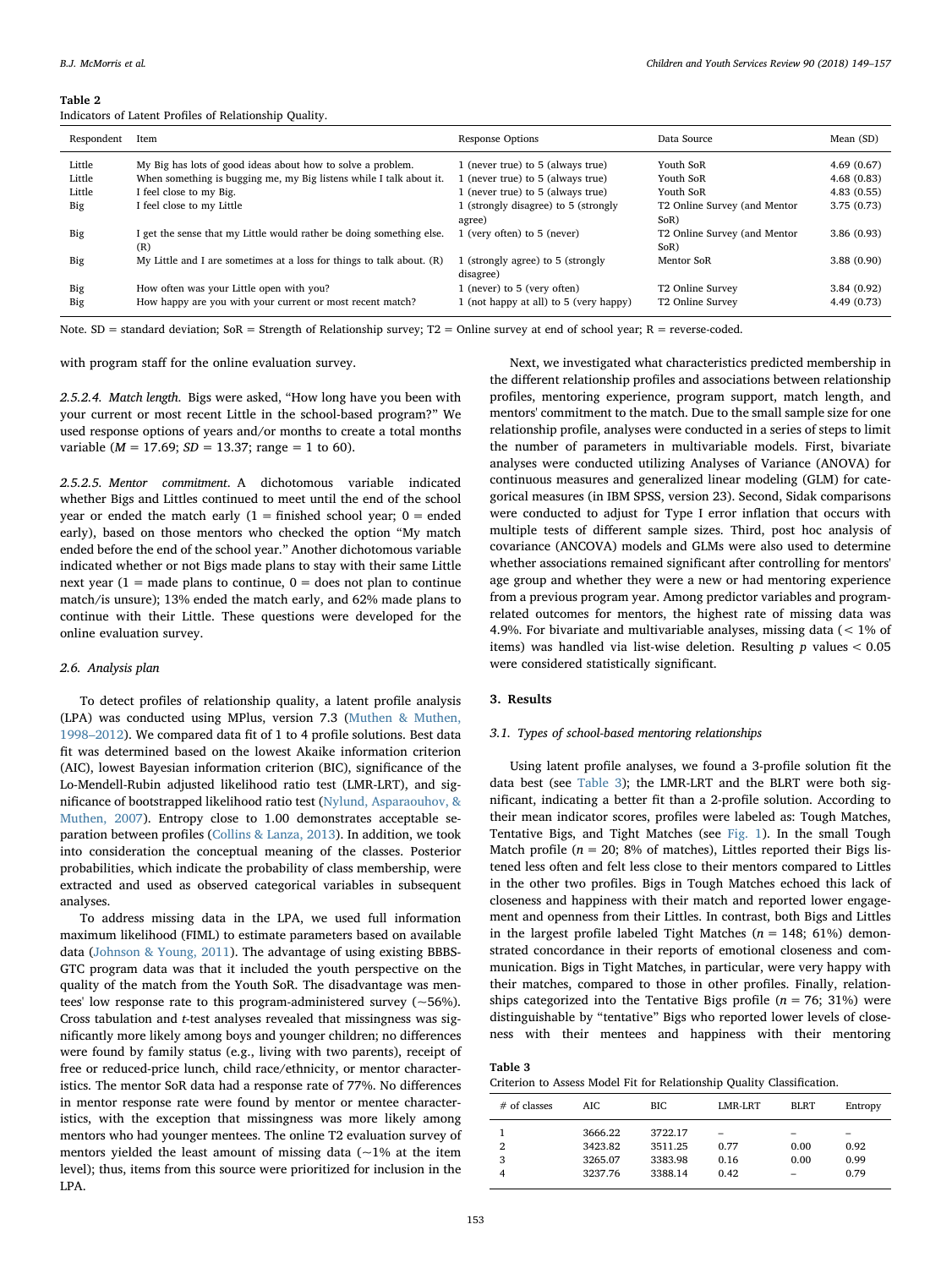<span id="page-5-0"></span>

Fig. 1. Mean ratings of relationship quality indicators by type of match.  $L =$  Little report;  $B =$  Big Report.

relationship. These reports were discordant with their Littles' very positive ratings of the Bigs in terms of problem-solving, listening, and feelings of closeness.

## 3.2. Predictors of relationship profiles

Differences in Bigs' or Littles' demographic variables listed in [Table 1](#page-3-0) by relationship profile were tested, and no statistically significant results were found. However, we found differences in attitudes about Littles, match expectations, and receipt of training after the start of the school year (see [Table 4\)](#page-5-1). All models were adjusted for mentor experience and age group of the participants. Compared to those in Tight Matches, Tentative Bigs' attitudes about children in BBBS mentoring programs were significantly less positive (Est. =  $-0.24$ ,  $SE = 0.07$ ,  $p = .001$ ). Mentors in Tough Matches reported significantly lower levels of agreement than mentors in Tight Matches about expectations for their relationships (Est. =  $-0.418$ ,  $SE = 0.15$ ,  $p = .005$ ).

Only one training topic was a significant predictor. Compared to those in Tight Matches, Bigs in Tough Matches reported receiving significantly less training on "how to work with a Little who is quiet or

#### <span id="page-5-1"></span>Table 4

Predictors of Relationship Profiles.

resistant" (Est. =  $-0.42$ ,  $SE = 0.15$ ,  $p = .005$ ). Compared to adults, high school students reported higher positive attitudes (Est. = 0.26,  $SE = 0.11$ ,  $p = .017$ ), higher match expectations (Est. = 0.38,  $SE = 0.09$ ,  $p = .000$ ), higher training in how to work with a little who is quiet or resistant (Est. =  $0.30$ ,  $SE = 0.13$ ,  $p = .024$ ). College students also reported higher match expectations compared to adult mentors (Est. =  $0.21$ , *SE* =  $0.07$ , *p* =  $.003$ ).

# 3.3. Associations between relationship profiles, match experience, and program support

After the school year ended, mentors rated their experiences with mentees (see [Table 5](#page-6-0)). Statistically significant differences were noted for all comparisons between relationship profiles, adjusting for experience and participant age group. Mentors in Tough Matches (Est. =  $-0.59$ ,  $SE = 0.08$ ,  $p < .001$ ) and Tentative Bigs (Est. =  $-0.28$ ,  $SE = 0.05$ ,  $p < .001$ ) rated their experience with Littles significantly lower than Tight Matches. Similar differences between relationship types also characterized mentors' ratings of how well BBBS matched them with their Littles: Tough Matches (Est. =  $-0.80$ ,  $SE = 0.14$ ,

|                                                | Tough Matches $(n = 20)$ | Tentative Bigs $(n = 76)$ | Tight Matches $(n = 148)$ | $p^*$ | Sidak comparisons <sup>2</sup>      |
|------------------------------------------------|--------------------------|---------------------------|---------------------------|-------|-------------------------------------|
|                                                | Mean (SD)                | Mean (SD)                 | Mean (SD)                 |       |                                     |
| Positive attitudes about Littles: <sup>3</sup> | 3.96(0.44)               | 3.88(0.56)                | 4.12(0.47)                | 0.002 | Tent < Tight                        |
| Match expectations scale <sup>4</sup>          | 3.09(0.35)               | 3.27(0.48)                | 3.40(0.39)                | 0.002 | Tough $\langle$ Tight               |
| Training received on: <sup>5</sup>             |                          |                           |                           |       |                                     |
| Building strong relationships                  | 2.35(0.59)               | 2.57(0.53)                | 2.49(0.52)                | 0.213 |                                     |
| How children learn and grow                    | 1.79(0.63)               | 1.93(0.67)                | 1.98(0.61)                | 0.501 |                                     |
| Working with quiet/resistant Little            | 1.80(0.62)               | 2.28(0.58)                | 2.22(0.65)                | 0.008 | Tough $\le$ Tent, Tough $\le$ Tight |
| Understanding role as Big                      | 2.85(0.37)               | 2.83(0.38)                | 2.83(0.38)                | 0.974 |                                     |
| Expected length of match                       | 2.45(0.61)               | 2.45(0.69)                | 2.56(0.60)                | 0.406 |                                     |
| Reporting suspected abuse/neglect              | 2.85(0.37)               | 2.69(0.47)                | 2.78(0.46)                | 0.210 |                                     |

Note. All models are adjusted for new vs. experienced mentor and for the participant age group.  $SD =$  standard deviation; Tent = Tentative.

<span id="page-5-2"></span><sup>1</sup> p-values are from overall test of ANOVAs. Significant p-values < .05 are bolded.

<span id="page-5-3"></span><sup>2</sup> Significant post hoc differences at p < .05 are noted for Sidak comparisons for ANOVAS.

<span id="page-5-4"></span><sup>3</sup> Response options ranged from 1 = none or almost none to 5 = all or almost all.

<span id="page-5-5"></span><sup>4</sup> Response options ranged from  $1 =$  strongly disagree to  $4 =$  strongly agree.

<span id="page-5-6"></span> $5$  Response options ranged from 1 = none to 3 = a lot.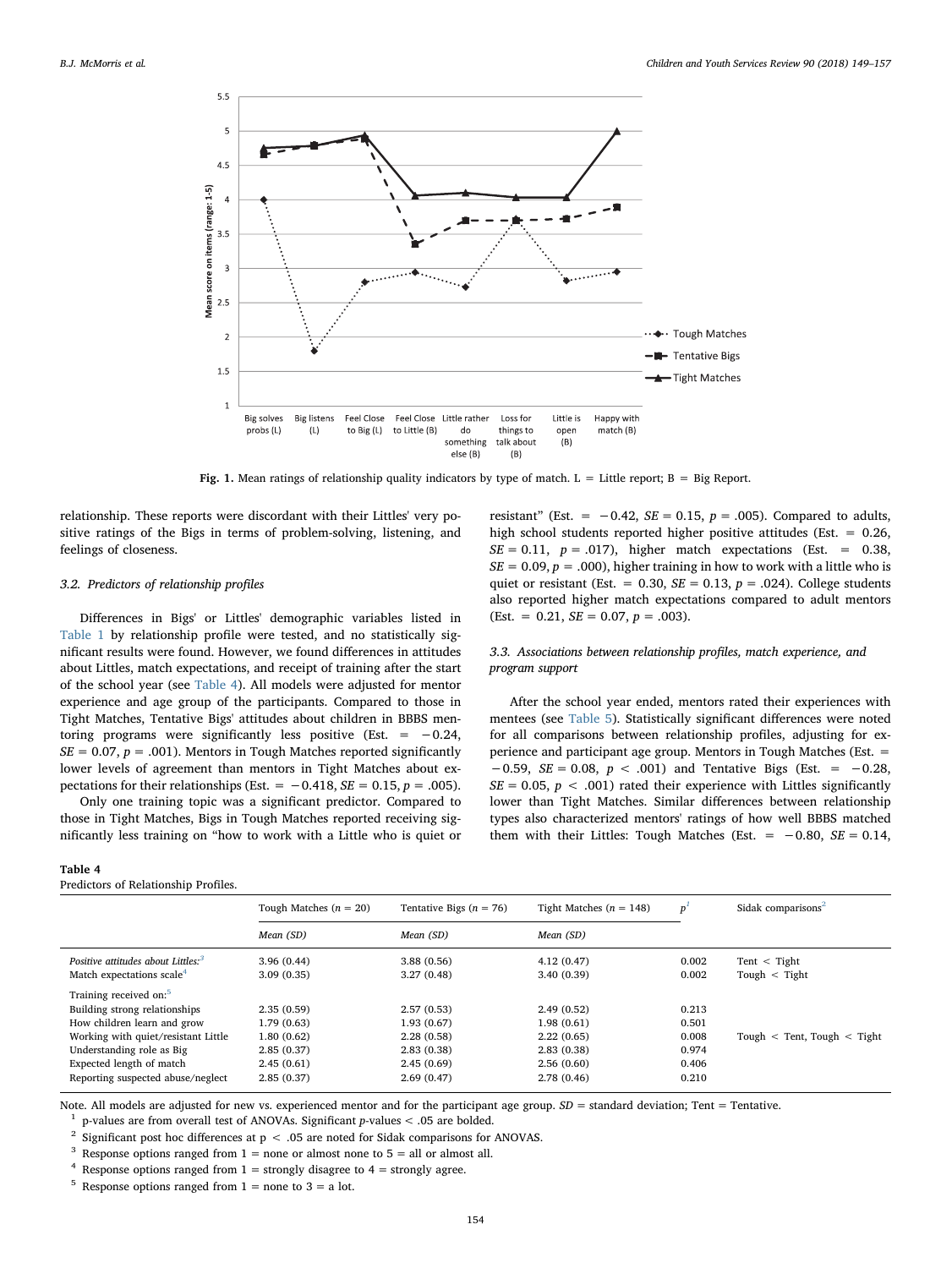### <span id="page-6-0"></span>Table 5

Pro

|  |  |  |  |  | Ratings of Match Experience, Program Support and Additional Training by Relationship Profiles. |
|--|--|--|--|--|------------------------------------------------------------------------------------------------|
|--|--|--|--|--|------------------------------------------------------------------------------------------------|

|                                               | Tough Matches $(n = 20)$ | Tentative Bigs $(n = 76)$ | Tight Matches $(n = 148)$ $p1$ |       | Sidak comparisons <sup>2</sup>                        |
|-----------------------------------------------|--------------------------|---------------------------|--------------------------------|-------|-------------------------------------------------------|
|                                               | Mean $(SD)$ or %         | Mean $(SD)$ or $%$        | Mean $(SD)$ or %               |       |                                                       |
| Match experience scale <sup>3</sup>           | 2.72(0.33)               | 3.03(0.31)                | 3.32(0.39)                     | 0.000 | Tough $\le$ Tent, Tough $\le$ Tight, Tent $\le$ Tight |
| Program Support                               |                          |                           |                                |       |                                                       |
| Good job matching me with Little <sup>3</sup> | 2.85(0.49)               | 3.21(0.52)                | 3.66(0.59)                     | 0.000 | Tough $\le$ Tent, Tough $\le$ Tight, Tent $\le$ Tight |
| Match coord, effectiveness scale <sup>4</sup> | 4.12(0.82)               | 4.03(0.82)                | 4.41 (0.70)                    | 0.002 | Tent < Tight                                          |
| $Had > 1$ match coordinator                   | 20.0%                    | 39.5%                     | 21.6%                          | 0.015 | $Tent$ > $Tight$                                      |
| Additional training desired                   |                          |                           |                                |       |                                                       |
| Building strong relationships                 | 45.0%                    | 39.5%                     | 23.6%                          | 0.019 | $Tent$ > $Tight$                                      |

Note. All models are adjusted for new vs. experienced mentor and for the participant age group.  $SD =$  standard deviation; Tent = Tentative.

Working with quiet/resistant Little 45.0% 32.9% 18.2% 0.006 Tough > Tight, Tent > Tight

<span id="page-6-2"></span><sup>1</sup> p-values are from overall tests of unadjusted ANOVAs and GLMs. Significant values < 0.05 are bolded.

How children learn and grow 20.0% 25.0% 24.3% 0.881

Understanding role as Big 5.0% 5.3% 8.8% 0.567 Expected length of match 10.0% 13.2% 3.4% 0.025

<span id="page-6-3"></span><sup>2</sup> Significant differences at  $p < .05$  are noted for Sidak comparisons for ANOVAs and GLMs.

<span id="page-6-4"></span><sup>3</sup> Response options ranged from  $1 =$  strongly disagree to  $4 =$  strongly agree.

<span id="page-6-5"></span><sup>4</sup> Response options ranged from  $1 = not$  effective to  $5 =$  very effective.

 $p < .001$ ) and Tentative Bigs (Est. = -0.44, SE = 0.08,  $p < .001$ ) rated their match lower than Tight Matches. Mentors in the Tentative Bigs profile rated the effectiveness of their match coordinator lower than Bigs in Tight Matches (Est. =  $-0.38$ ,  $SE = 0.11$ ,  $p = .001$ ). Perhaps this difference was due to the fact that Tentative Bigs were over twice as likely than those in Tight Matches to have multiple match coordinators during the year (adjusted  $OR = 2.3$  [95%  $CI = 1.23$ , 4.31]). No differences were found between high school, college, or adult mentors.

Desire for additional training on four of six specific topics was expressed more often by mentors classified into Tentative Big Matches. For example, Tentative Bigs were significantly more likely than those in Tight Matches to want additional training on how to connect with or build a strong relationship with a Little and work with a Little who is quiet or resistant (respectively,  $OR = 2.1$  [95%  $CI = 1.15$ , 3.84] and  $OR = 2.27[95\% \text{ CI} = 1.19, 4.32]$ . Tentative Bigs also wanted more training than those in Tight Matches on how long they were expected to be a Big (OR =  $4.76$  [95% CI = 1.53, 14.87]; however, this association was not robust to the Sidak adjustment (see [Table 6\)](#page-6-1). One training topic difference was significant for mentors in Tough Matches. Compared to those in Tight Matches, a higher proportion of Bigs in Tough Matches wanted additional training in how to work with a quiet or resistant Little (OR = 3.78 [95% CI = 1.40, 10.20]). No differences were found in desired training by participant age group.

# 3.4. Associations between relationship profiles, match length, and commitment

Differences between relationship profiles were also found in match

length and mentor commitment (see [Table 6](#page-6-1); models adjusted for experience and participant age group). Compared to Tight Matches with an average match length of almost two years, both Tough Matches and those in Tentative Bigs reported shorter match durations (Tough Matches: Est. =  $-6.45$ ,  $SE = 2.50$ ,  $p = .010$ ; Tentative Bigs: Est. =  $-4.37$ ,  $SE = 1.48$ ,  $p = .003$ ). High school and college-age Bigs had shorter matches than adult Bigs (High School: Est. =  $-8.49$ , SE = 2.25,  $p$  < .000; Tentative Bigs: Est. = −6.77, SE = 1.84,  $p$  < .000).

Most Bigs demonstrated commitment to their matches and reported that they had finished the school year with their Little. However, those in Tough Matches were significantly less likely than Tight Matches to report finishing the school year (OR =  $0.15$ , 95% CI = 0.05, 0.42). Commitment as measured by Bigs' plans for continuing the match also differed by relationship type. Compared to Tight Matches, those in Tough Matches and Tentative Bigs were less likely to report they had made plans to continue the match into the next year (respectively,  $OR = 0.12$ , 95% CI = 0.04, 0.38 and OR = 0.46, 95% CI = 0.23, 0.93). High school students were also less likely to continue the match into next year compared to adults (OR =  $0.07$ , 95% CI =  $0.02$ , 0.22).

## 4. Discussion

Guided by the [Nakkula & Harris, 2014](#page-8-24) definition of mentoring relationship quality, the overall goal of this study was to explore the multidimensional concept of internal relationship quality in schoolbased mentoring matches using both mentors' and mentees' reports, and describe predictors of and associations of external relationship characteristics with different relationship profiles. Our study aligns with a PYD framework [\(Lerner et al., 2009\)](#page-8-1) that reinforces the importance of

<span id="page-6-1"></span>

| Table 6 |  |                                                              |  |  |
|---------|--|--------------------------------------------------------------|--|--|
|         |  | Match Length and Mentor Commitment by Relationship Profiles. |  |  |

|                            | Tough Matches $(n = 20)$ | Tight Matches $(n = 148)$<br>Tentative Bigs $(n = 76)$ |                    | $p^{\prime}$ | Sidak comparisons <sup>2</sup>              |  |  |
|----------------------------|--------------------------|--------------------------------------------------------|--------------------|--------------|---------------------------------------------|--|--|
|                            | Mean $(SD)$ or $%$       | Mean $(SD)$ or $%$                                     | Mean $(SD)$ or $%$ |              |                                             |  |  |
| Match length               |                          |                                                        |                    |              |                                             |  |  |
| Total Months               | 13.40 (8.31)             | 15.04 (10.79)                                          | 19.63 (14.74)      | .002         | Tough $\langle$ Tight, Tent $\langle$ Tight |  |  |
| Min-max                    | $2 - 36$                 | $1 - 60$                                               | $1 - 60$           |              |                                             |  |  |
| Mentor commitment          |                          |                                                        |                    |              |                                             |  |  |
| Finished school year       | 60.0%                    | 87.8%                                                  | 90.5%              | .002         | Tough $\langle$ Tight                       |  |  |
| Planning to continue match | 25.0%                    | 41.3%                                                  | 63.3%              | .001         | Tough $\le$ Tent, Tough $\le$ Tight         |  |  |
|                            |                          |                                                        |                    |              |                                             |  |  |

Note. All models are adjusted for new vs. experienced mentor and for the participant age group.  $SD =$  standard deviation; Tent = Tentative.

<span id="page-6-6"></span><sup>1</sup> p-values are from overall unadjusted ANOVA and GLMs. Significant values < .05 are bolded.

<span id="page-6-7"></span><sup>2</sup> Significant differences at  $p < .05$  are noted for Sidak for ANOVAs and GLM comparisons.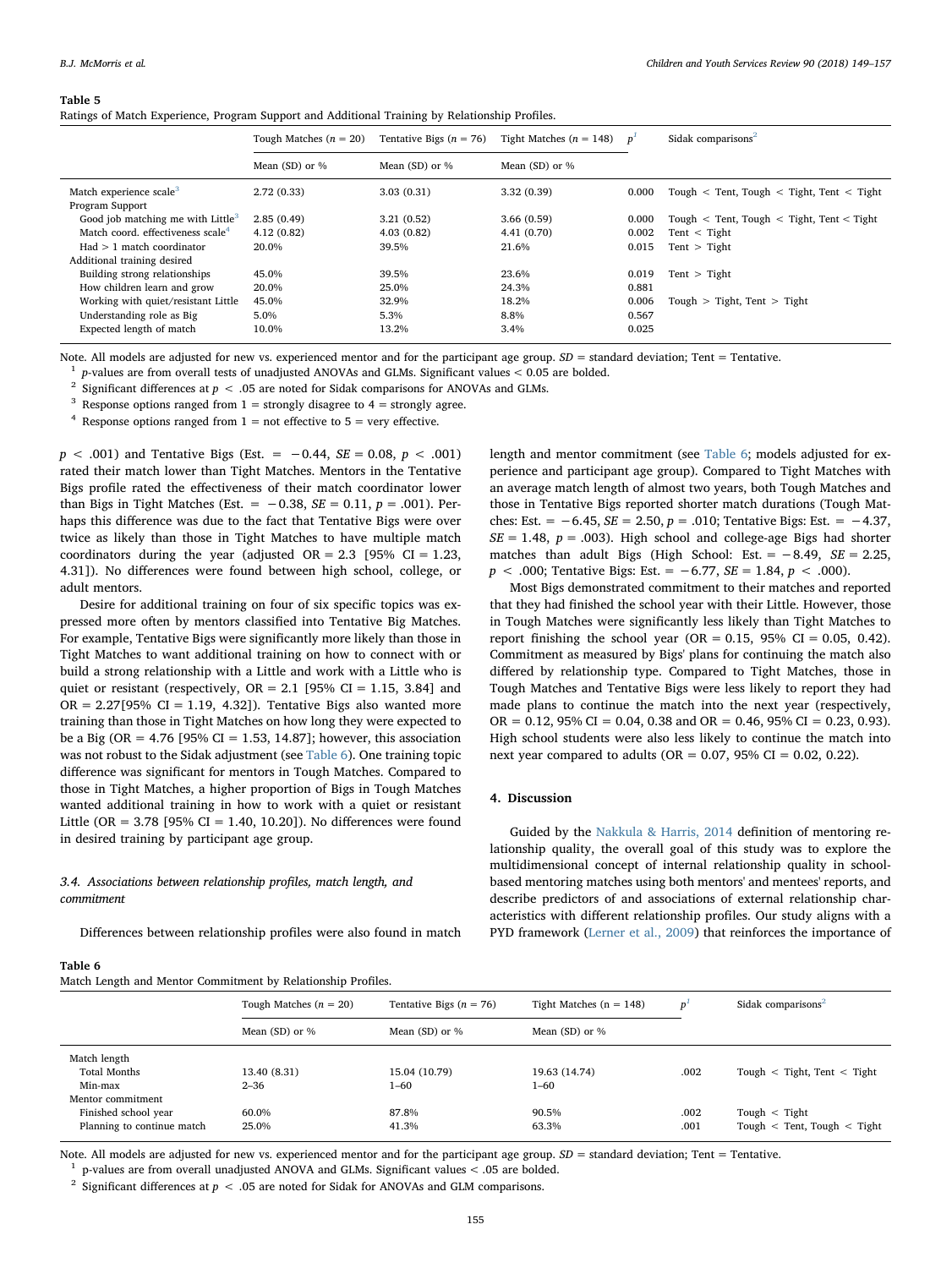connecting youth with resources to thrive and providing opportunities for youth and adults to connect in meaningful and reciprocal ways. We found three qualitatively different profiles characterized our schoolbased data on mentors and mentees. Previous studies have also distinguished between different types of school-based mentoring relationships [\(Langout, Rhodes, & Osborne, 2004](#page-8-39); [Pryce & Keller, 2012](#page-8-33)); however, reports from both the mentor and the mentee were not explicitly modeled in creating typologies, or sample size was very small.

In the current study, three out of five relationships were characterized as Tight Matches, consisting of concordant mentor and mentee ratings of closeness, communication, engagement, and compatibility. Program practices and support appear to be meeting the needs of this group. In contrast, a small group of Tough Matches (8% of total) was typified by both mentors and mentees reporting a lack of emotional closeness and poor communication. A sizeable third type (31% of total) was notable for its discordance between mentees' positive ratings and their Tentative Bigs who reported relatively lower levels of closeness and happiness with the match. These relationships might benefit from targeted and improved program practices to increase mentor capacity to connect and engage with mentees.

Results suggest that recruitment and retention of mentors who hold more positive attitudes about youth may result in higher quality relationships. Although most Bigs reported high levels of positive attitudes toward youth participants in mentoring programs, Tentative Bigs expressed significantly lower positive perceptions than those in Tight Matches. In another study, young mentors who held more positive attitudes toward children in the community were more positive influences on their mentees ([Karcher, Davison, Rhodes, & Herrera, 2010](#page-8-40)). Qualitative evidence suggests approaching mentoring with an understanding of the challenges and context mentees face facilitates a focus on the individual strengths of mentees [\(Lakind, Atkins, & Eddy, 2015](#page-8-41)). These results support a PYD framework that emphasizes the promotion of strengths and assets rather than only focusing on reducing risks ([Lerner et al., 2009\)](#page-8-1).

Relatedly, compared to Bigs in Tight Matches, mentors in Tough Matches reported lower expectations early in the year about how their match would turn out. A good number of Bigs met their Littles prior to completing the T1 survey. Perhaps Bigs in Tough Matches lowered their expectations and recognized a need for more training after being matched with a "tough" Little, and/or these lower expectations resulted in a "self-fulfilling prophesy" of a lower quality relationship and a less positive experience [\(Karcher et al., 2010;](#page-8-40) [Rosenthal & Jacobson, 1968](#page-8-42)). From a PYD perspective, connecting mentors in the Tough Matches to resources, such as training, would be important to supporting their success.

With regard to program practices, greater numbers in Tough Matches and Tentative Bigs wanted additional training in how to work with a Little who is quiet or resistant. Findings point to the importance of ongoing training [\(DuBois, Holloway, Valentine, & Cooper, 2002\)](#page-8-43) and individualized coaching to facilitate strong relationships with children who might have problems connecting with others [\(Zilberstein &](#page-8-44) [Spencer, 2014](#page-8-44)). Additionally, although high school and college-aged youth did not report wanting more training, the current study found that college students had higher expectations of the match at the beginning of the school year compared to adults, and high school students had shorter matches (result not shown, but available upon request), indicating that training and support for younger mentors is warranted. Importantly, training for mentors has been found not only to improve match quality, but also was associated with positive values, professional development, and an increase of positive attitudes about youth among college-aged mentors ([Bullen, Farruggia, Gómez, Hebaishi, &](#page-8-45) [Mahmood, 2010](#page-8-45)). Since school-based mentoring programs tend to have a relatively high level of high school and college mentors ([Bernstein](#page-8-5) [et al., 2009\)](#page-8-5), viewing mentors as resources that can be developed is also consistent with a PYD perspective [\(Roth & Brooks-Gunn, 2003\)](#page-8-46). The PYD perspective emphasizes the plasticity of relational capacity in

young mentors ([Lerner et al., 2014\)](#page-8-18), and this is especially important because mentors often bear most of the responsibility for the mentoring relationship [\(Doty, Weiler, McMorris, & Mehus, 2017\)](#page-8-47).

#### 4.1. Strengths and limitations

This study has several strengths including collection of longitudinal data paired with secondary use of program data from both Bigs and Littles. The strength of using existing program data for evaluation is that it reflects realities in the field, such as a focus on program delivery and training processes. Additionally, we utilized information from both mentees and mentors to form latent profiles based on multiple, qualitative dimensions of relationship quality. This approach allowed a deeper understanding of concordance and discordance nuances in mentoring relationships.

Additionally, limitations must be noted. First, program data were missing with regard to SoR surveys. To address missing data, we used FIML procedures and included items from mentors with a high response rate from the online evaluation survey. Nonetheless, the typology may not be generalizable to other school-based samples. Second, because the study design was a program evaluation of the BBBS-GTC program, mentors were not randomly assigned to different mentees or conditions, and there was high variability in program implementation. As such, we were limited to collecting data on matches during one particular schoolyear in one particular geographic location, from mentors who self-selected to be in this program, which may also limit the generalizability of this study. Additionally, using questions from two different data sources can introduce error. Third, statistical power to detect differences was limited by the small Tough Matches profile. Future research is needed to confirm the relationship types and to investigate whether these relationship profiles are associated with outcomes for youth mentees. Previous studies suggest that youth perceptions of relationship quality, in particular, are essential in shaping their outcomes ([Zand et al.,](#page-8-48) [2009\)](#page-8-48). The addition of the outside perspective of program staff may also be an additional important input to understand match quality ([Dutton et al., 2018](#page-8-34)).

# 5. Conclusion

In sum, understanding characteristics of different profiles of match quality in school-based mentoring can identify areas of support that are needed for matches that may struggle. The current study underscores the importance of recognizing the mutual perceptions of mentees and mentors by including multidimensional reports from both sides of the mentoring experience. Delineating types of school-based mentoring relationships that promote desired benefits and perseverance of volunteer mentors remains an important goal for the field, as it seeks to close the mentoring gap by promoting access to caring adults as a positive youth development strategy [\(Bruce & Bridgeland, 2014](#page-8-49)).

## Acknowledgements

The authors would gratefully like to acknowledge the contributions and collaboration of Deanna Threadgill and Richard Gibson at Big Brothers Big Sisters of the Greater Twin Cities, and most importantly, the match support staff and mentors in the school-based program who chose to participate in the program evaluation. Kara Beckman and Shari Plowman contributed numerous hours to data collection and project coordination. This project was supported by Grant #2012-JU-FX awarded Dr. McMorris by the Office of Juvenile Justice and Delinquency Prevention, Office of Justice Programs, US Department of Justice. In addition, Drs. Doty and Mehus were supported by the Health Resources and Services Administration (HRSA) of the U.S. Department of Health and Human Services (HHS) under National Research Service Award in Primary Medical Care grant number T32HP22239 (PI: Borowsky), Bureau of Health Workforce. The opinions, findings,